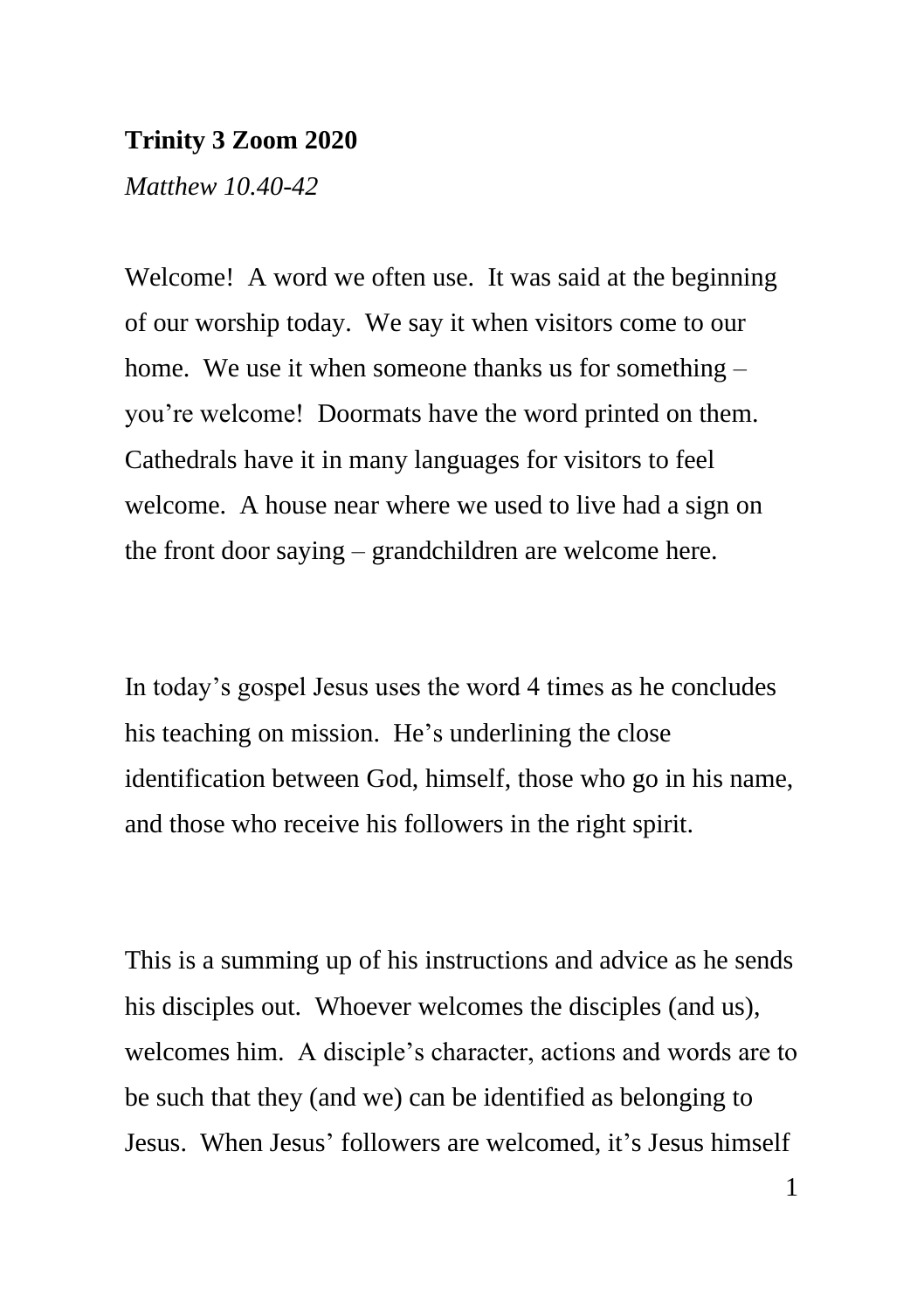who's welcomed, and his Father who sent him. While a welcome into a home then had a far stronger cultural basis than we may experience today, nevertheless our interactions with others, in any medium or location, should in some way bring Jesus into the encounter.

Hospitality is a characteristic of the Middle East. Among the Jews it's typified by Abraham and Sarah who welcomed three strangers and found they'd welcomed angels. The writer to the Hebrews says – do not forget to show hospitality to strangers, for in so doing some have entertained angels without knowing it. For them the meeting of people also involves the shekinah – God's hidden presence.

Jesus' disciples are to go out in God's name. They're to be his representatives, his image, to the world. The Jews believed that receiving a king's envoy was to receive the king. To welcome a messenger of a friend is the same as welcoming the friend.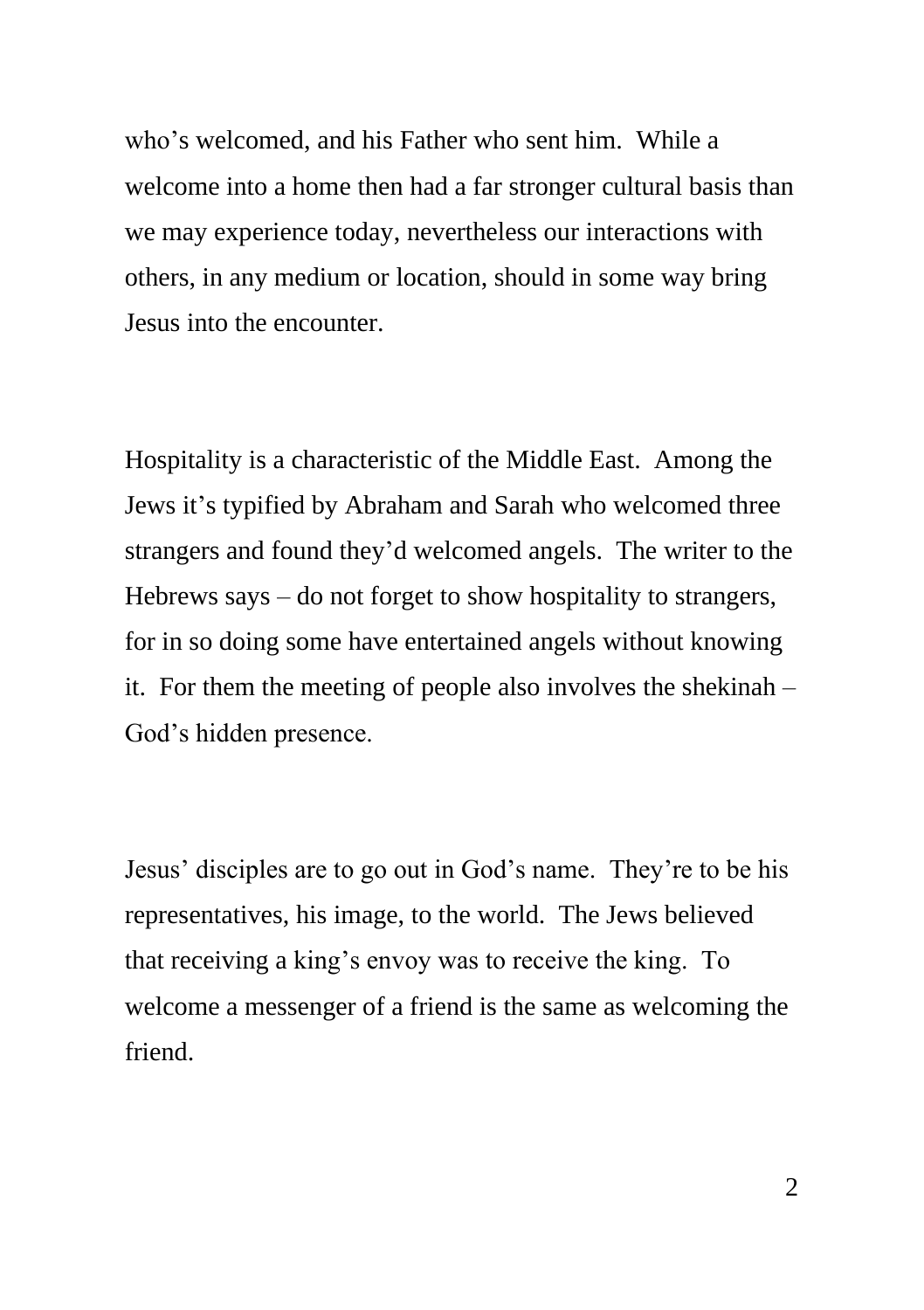Giving a cup of cold water to someone who needs it isn't going to make headlines. Most likely, only the giver and the receiver will be aware of it. Yet, Jesus holds up this small act as having eternal consequences. This giving of water stands for any number of small acts of kindness which give life to others.

During this lockdown many people have metaphorically been given cups of water. Locally by the Scouts, the Witney Land Army, friends, family, people from our congregations etc. In all sorts of ways people are giving the equivalent to those who need it. And then parents do it for their children every day of the week. Neighbours do as much for each other, young people for those who have less energy than themselves, carers for those in their care.

We can all think of people who've shown us hospitality. Such hospitality may have taken a variety of forms, apart from food, or a bed for the night. Those who make us feel at home when we move into a new situation, whether it's a new location, a new job, or a new responsibility. Those hospitable towards us when we need a listening ear. Such welcoming responses are

3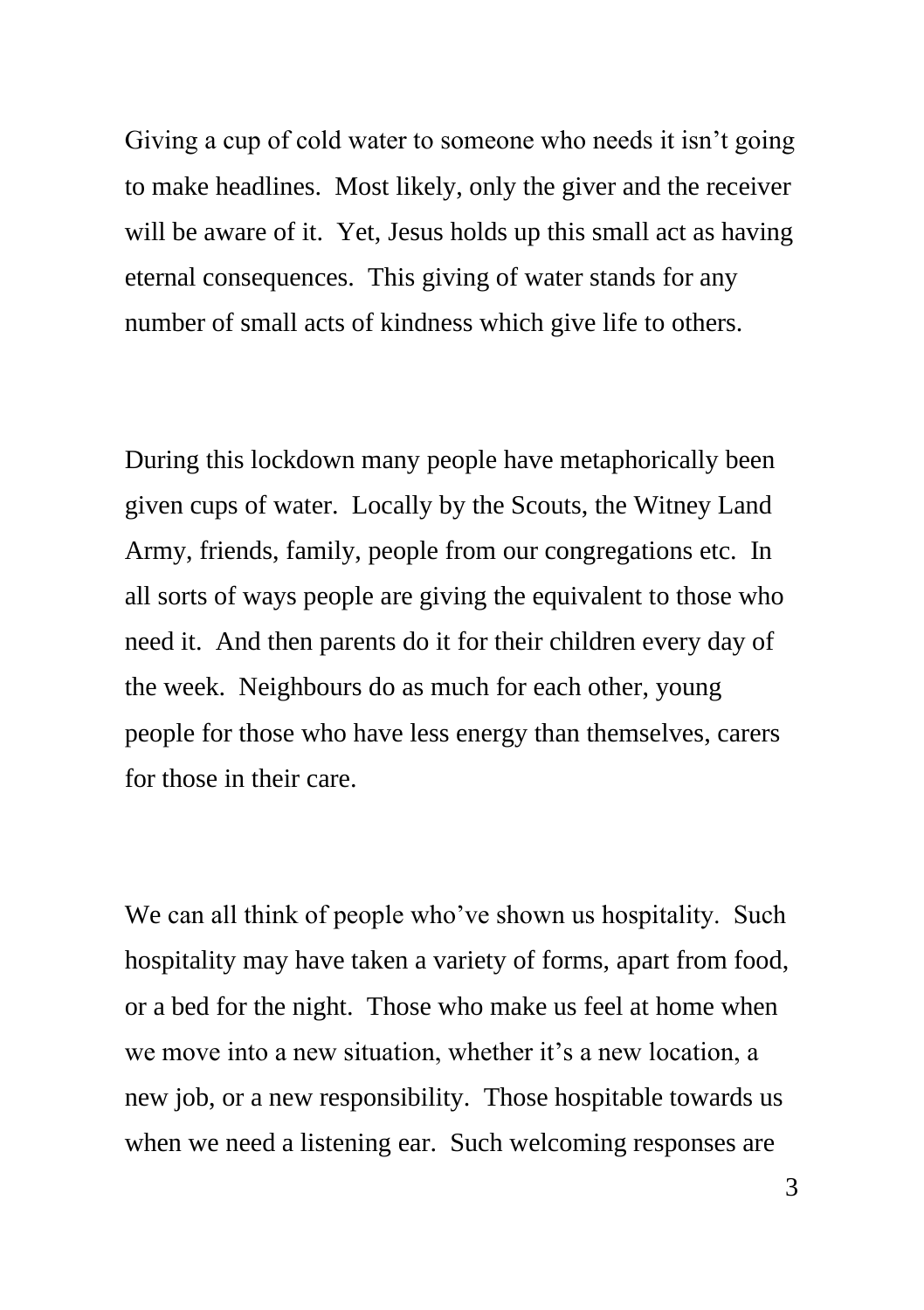all expressions of the giving of the cup of water. Jesus, who came not to be served, but to serve, was himself appreciative of this from others. In the heat of the mid-day sun he asked a Samaritan woman for a drink. He welcomed the hospitality of people like Mary and Martha. He found momentary relief when Simon of Cyrene helped him carry his cross.

The way we relate to one another is an expression of how we relate to God, whether we're aware of it or not. Life isn't divided into secular and sacred areas, the secular area being where we live, work and play, and the sacred where we pray and worship. The secular is full of the sacred. In our dealings with other people we're dealing with the divine. We stand on holy ground all the time.

Jesus asserts that when hospitality is shown to others there's more going on than we might realise. He states: Whoever welcomes you, welcomes me, and those who welcome me, welcome the one who sent me. The Greek word 'welcome' can be translated as 'receive', and the Amplified Bible expands the one Greek word as 'receives and welcomes and accepts'.

4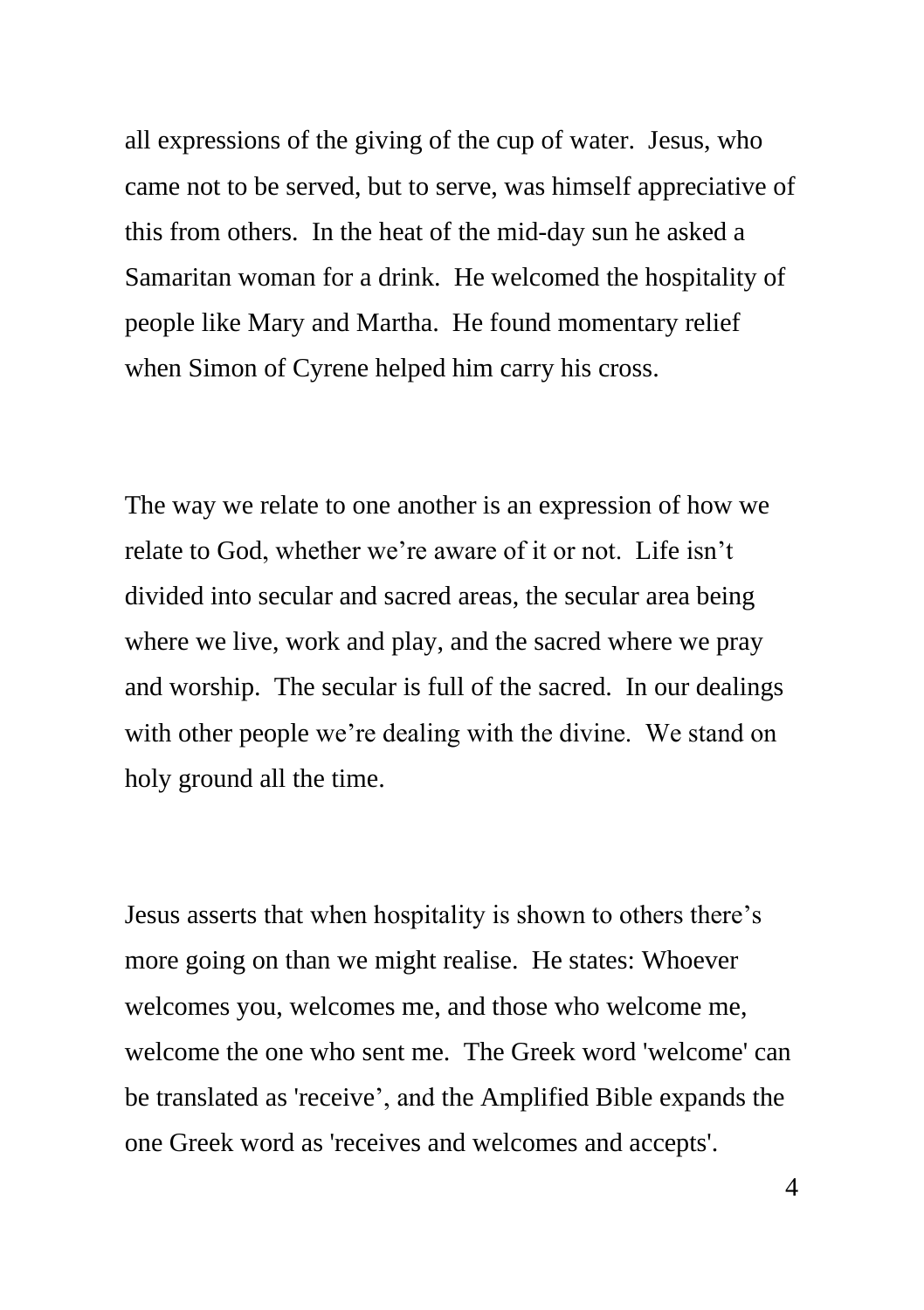Oscar Wilde's Selfish Giant banned the children from his garden. He built a wall round it and put up a notice saying; Trespassers will be Prosecuted. He didn't receive, welcome or accept. From that time spring didn't come to his garden. By keeping himself to himself and not welcoming anyone, least of all children, the garden stayed in winter.

Only when the children sneaked back did the spring return. Then the giant realised his hostility and lack of welcome had kept him in the cold.

Hostility brings isolation. Hospitality opens us to the warmth of love.

Jesus also stresses the importance of 'going out', of interacting with others. He refers to 'whoever welcomes you'. In what sense do we 'go in the name of Jesus'? Perhaps a bit more difficult than usual currently. But in all our communications, is Jesus reflected in us, in our words and actions, or do we need specifically to say who we are? A country's new ambassador, meeting the Queen for the first time, will always offer her their 'credentials' – assuring her she can trust them to speak on behalf of those who sent them. What credentials can we offer